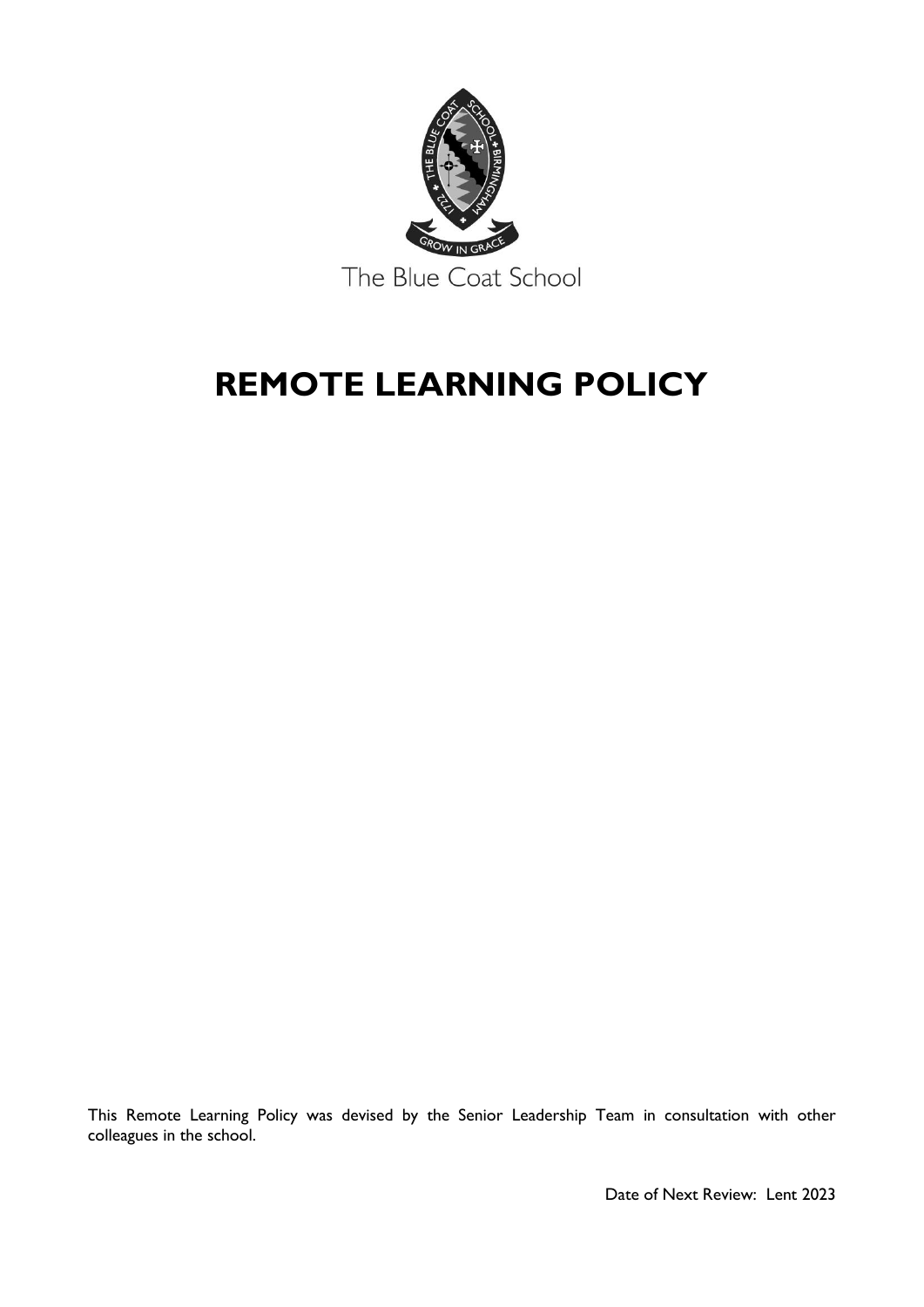#### **The Blue Coat School Birmingham Limited**

# **REMOTE LEARNING POLICY**

## **1. INTRODUCTION**

#### **1.1**

The Blue Coat School is committed to providing continuity of education to its pupils and will do so through a process of remote learning in the event of a full or partial School closure. Extensive remote learning would apply particularly in a situation in which the whole School is closed for an extended period of time or if specific year groups are isolating on the advice of UK Health Security Agency, but a high proportion of pupils and staff are healthy, and able to work as normal from home. This Policy does not apply in the event of short-term school closures (e.g. as a result of inclement weather) or a short-term pupil absence.

#### **1.2**

Remote learning may also be appropriate in situations when pupils, in agreement with the School, have a period of absence but are able to work at home, at least to some extent. This may apply in cases such as exclusion from school, longer-term illness, or whilst awaiting the results of a PCR test for COVID-19 assuming pupils are able to complete school work at home. Another relevant instance would be if, following an infectious disease outbreak, pupils are self-isolating at home but are not suffering with relevant symptoms. For specific information about remote learning for individual pupils, please see Section 2 below.

#### **1.3**

There is no obligation for the School to provide continuity of education to pupils who absent themselves from school, with or without parental permission, in contravention to school or government guidance. This may apply, for example, if parents choose to take pupils on holiday during term time. Similarly, this would apply if parents made the decision, without prior agreement with the School, to absent their child from School "as a precaution", against official guidance, in the event of an outbreak of infectious disease.

#### **1.4**

During any period of remote learning, pupils are required to follow the principles as set out in the Relevant ICT Acceptable Use Policy. They are also required to adhere to the School's Behaviour Management and Exclusions Policy whilst engaged in remote learning. All staff are required to follow the principles as set out in the Staff ICT Acceptable Use Policy and Staff Code of Conduct. All users are required to follow the principles of the Online Safety Policy. Further details of the requirements for pupils and staff are set out in Sections 4 and 5 below.

#### **2. REMOTE LEARNING FOR INDIVIDUAL PUPILS**

#### **2.1**

Assuming an absence has been agreed with the School, and the pupil in question is healthy enough to work from home, the School will provide work for pupils who are unable to attend The Blue Coat School in person. If this occurs for an individual pupil, the collation of work and communication with the parent will be coordinated by the pupil's Form Tutor or Class Teacher

#### **2.2**

Form Tutors or Class Teachers will ensure that a range of work is available but there will be a primary focus on English and maths. This work, along with lesson slides, will be set on a specific Google Classroom code or will be issued via worksheet packs.

#### **2.3**

If a significant number of pupils are absent from School, but the School remains open, then teaching staff will set work for pupils to complete on Google Classroom or via worksheet packs as outlined in Section 3 below. The amount of work set will reflect the length of an ordinary lesson. Pupils/parents should liaise with the Form Tutor/Class Teacher if they have specific queries or concerns.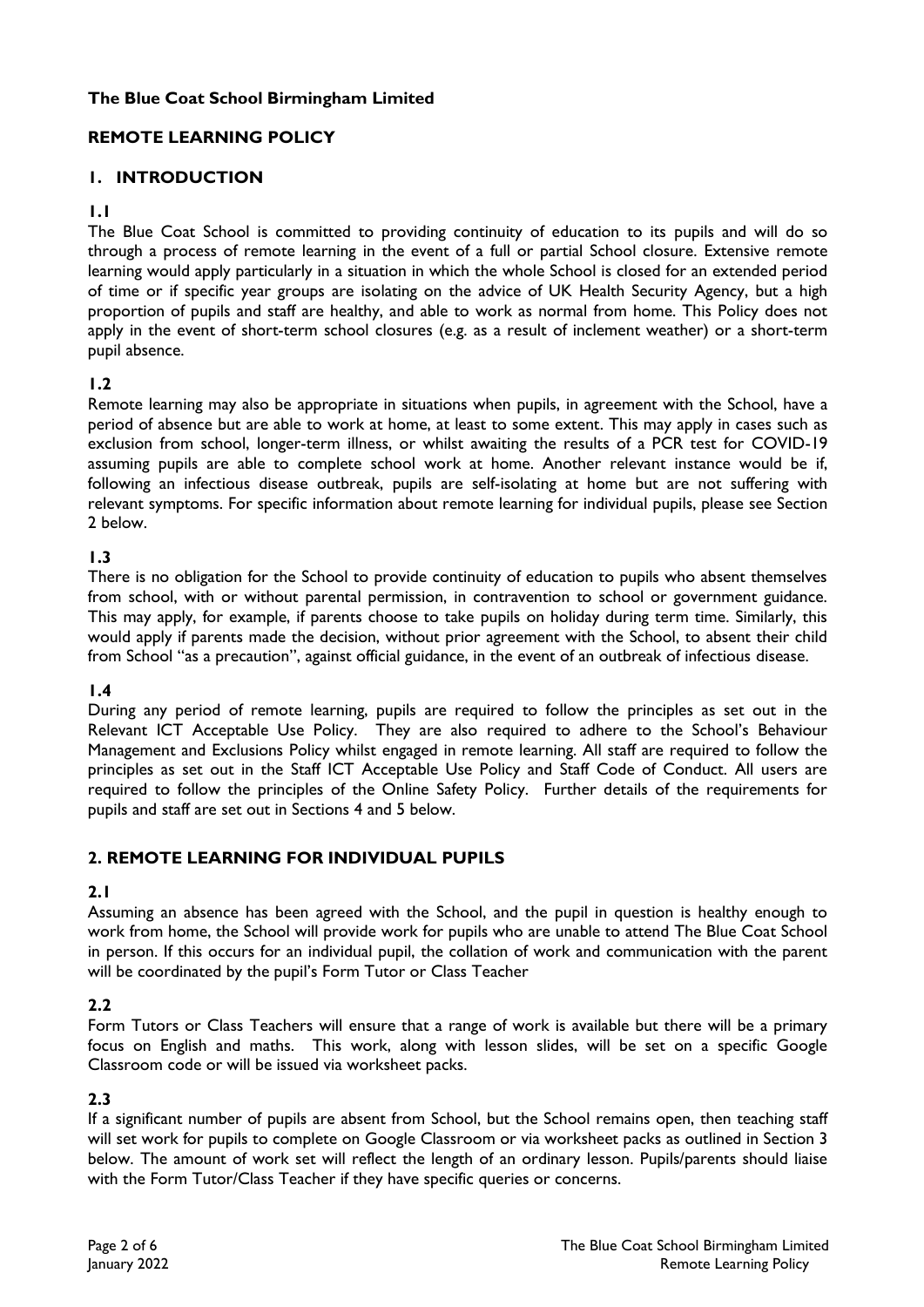## **2.4**

If awaiting the result of a PCR test for COVID-19, and the pupil in question is healthy enough to work from home, the School will provide work for pupils in Reception and Years 1 – 6 who are unable to attend The Blue Coat School in person. This provision will be regularly reviewed in line with guidance published by the Department for Education (DfE).

### **3. REMOTE LEARNING IN THE EVENT OF AN EXTENDED SCHOOL CLOSURE (either full closure or partial closure)**

## **3.1**

In the event of an extended full or partial school closure, the School will provide continuity of education in the following ways for children in Reception and Years 1 - 6:

- a) Full remote learning, following the pupils' Distance Learning timetable with regular direct instruction from teaching staff, enabling the pupils to ask questions in real-time and engage with their teacher or peers;
- b) The setting of work that pupils complete, written responses (if relevant) completed either electronically or in "hard copy" in pupils' exercise books or on paper;
- c) The assessment of specific assignments that are submitted to teachers electronically and on which feedback is provided.

Children in Nursery will be provided with links to age-appropriate websites and simple worksheets where appropriate. In the event that a class cohort of Nursery children are required to self-isolate, then a suitable remote learning provision will be made for them via class specific Google Classrooms at set times during the day.

#### **3.2**

Pupils and staff are expected to have access to the internet whilst at home. Provision will be reviewed accordingly if this is not the case.

## **3.3**

The primary platforms the school will use to deliver continuity of education are:

- Google Classroom: accessed via the relevant smartphone/tablet app or via any browser using the following URL: [https://www.classroom.google.com](https://www.classroom.google.com/)
- Atom Learning: access to Atom Learning is via any browser using the following URL: [https://www.atomlearning.co.uk](https://www.atomlearning.co.uk/)

Support is available from the School on ictsupport@thebluecoatschool.com if parents are having difficulty accessing these platforms.

## **3.4**

The extent to which different methods of instruction are employed is likely to be determined by the length of any School closure (full or partial) and the ability of both pupils and staff to participate in remote learning. For shorter closures, for example, teachers may set work on Google Classroom for submission in person once the School has reopened. For longer closures, teachers would make more use of electronic assessment. The School reserves the right to vary the range of methods used to provide remote learning tasks, feedback and interaction, based on the particular circumstances of any closure and based on our experience.

#### **3.5 The Setting of Tasks**

#### **3.5.1**

In the event that the School is closed for a period lasting two consecutive working days or more, Form Tutors, Set Teachers, Class Teachers and subject specialist will deliver content in a "live" manner on a regular basis for Reception aged pupils and above. In the event that the School is closed for a period lasting five consecutive working days or more, the Visiting Music Teachers will use the Zoom platform to deliver music lessons to those pupils whose parents have signed the relevant agreement as this must only be used under parental supervision to comply with the Terms and Conditions for this platform.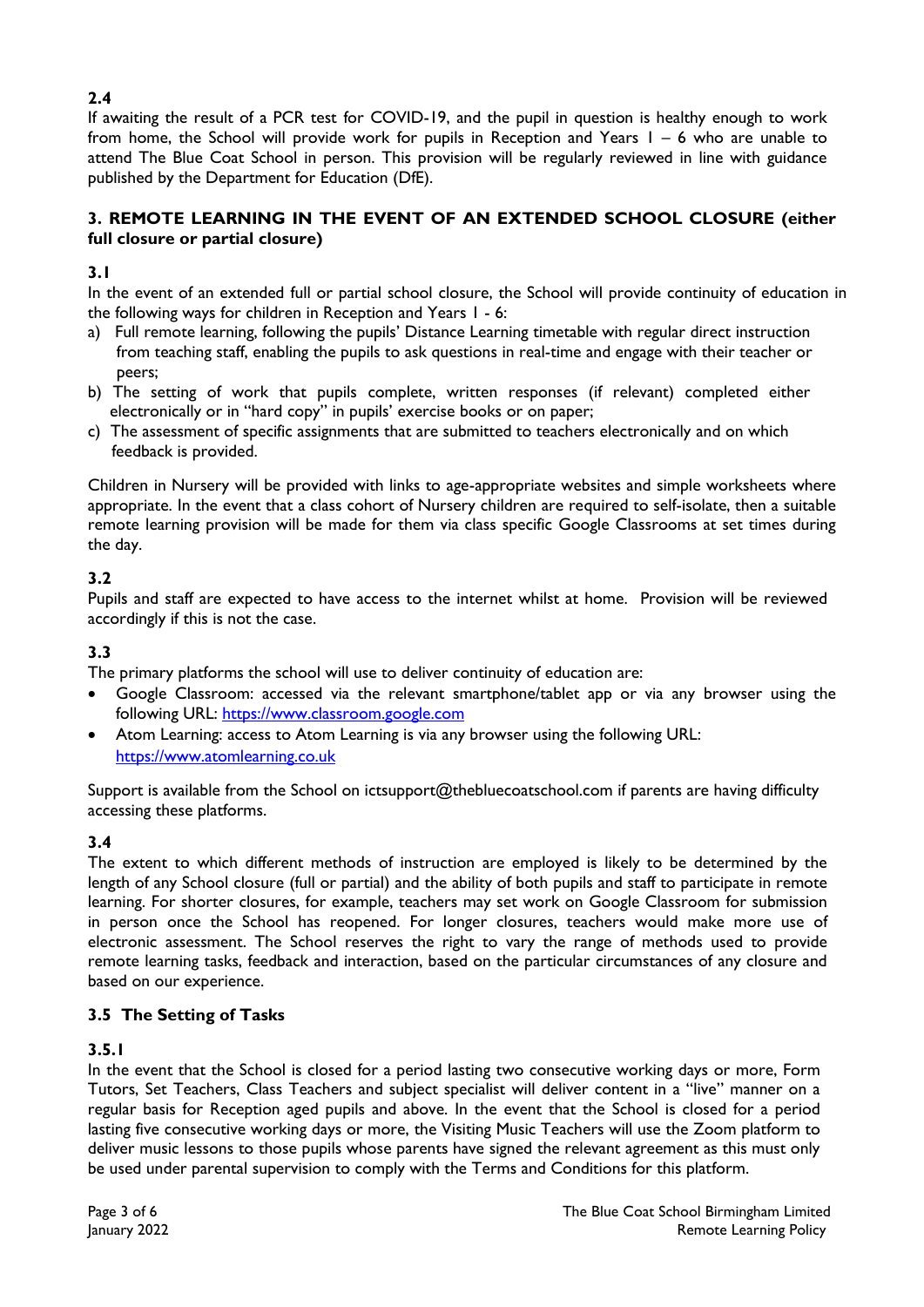## **3.5.2**

Google Classrooms is a platform that allows for resources to be shared, teachers to provide exposition, and pupils to ask questions in "real-time". Pupils will be provided with details of the schedule across the week, and will be expected to participate in these sessions if they are able to. Live sessions are particularly helpful as they can facilitate dialogic talk with pupils able to respond to staff questions (and vice versa) via the "chat" functionality in Google Classrooms.

### **3.5.3**

The frequency and length of live sessions will be subject to change, according to the specifics of any school closure. We would anticipate that the majority of all timetabled lessons will be delivered as live sessions with all other timetabled lessons involving tasks being set with teachers available to feedback 'live' as the pupils complete their work. Feedback will normally be provided by the child's Class Teacher, Subject Teacher or Form Tutor but where this is not possible, feedback will be provided by another relevant member of the teaching staff.

#### **3.5.4**

The School expects that pupils "attend" any live Google Classroom sessions that are on offer, and teachers will record the attendance of pupils for each session to ensure pupils are accessing live sessions.

#### **3.5.5**

Through Google Classroom, tasks will be set for pupils in Reception to Year 6 to be completed at home. In most subjects, tasks will be set in accordance with existing Schemes of Work, and these tasks will be designed to, as much as possible, allow pupils to progress through the Schemes of Work at the same pace as if they were in School. For other subjects, remote learning will require pupils and teachers to take a different approach to working through the content but teachers' tasks should ensure that the pace of content coverage is as close as possible to in-school teaching so that pupils do not fall behind. The nature of the tasks set should allow pupils to learn independently as far as possible, without the specific support of an adult at home.

### **3.5.6**

The type of task set will vary between subjects, but examples of appropriate tasks might include:

- Working through subject-specific presentations or tasks set by the Class Teacher, Set Teacher, Form Tutor or subject specialist;
- Reading and noting new material from a common department textbook or electronic resource;
- Watching a relevant video resource and making notes on it or completing work about it;
- Completing a listening exercise (e.g. in French);
- Written responses to prompt questions;
- Completion of practice questions or past test papers;
- Working through relevant exercises offered by external providers (e.g. Atom Learning and Purple Mash); or
- Suitable project based work to complement topics being taught.

#### **3.6 Feedback, Marking and Assessment**

#### **3.6.1**

Providing timely and helpful feedback is a cornerstone of good teaching and learning, and whilst this may be more challenging with remote learning, teachers will endeavour to provide regular feedback to pupils on pieces of work that they are required to submit. Under normal circumstances, not all pieces of work are formally assessed by teachers and this would continue to be the case should the School employ remote learning.

#### **3.6.2**

Work will be set using Google Classroom, regardless of how pupils' work is eventually submitted, with clear due dates given to pupils for completion, thereby helping pupils to organise their time. Regardless of the nature of the method of submission, pupils and staff should keep accurate records of all work completed, submitted and assessed.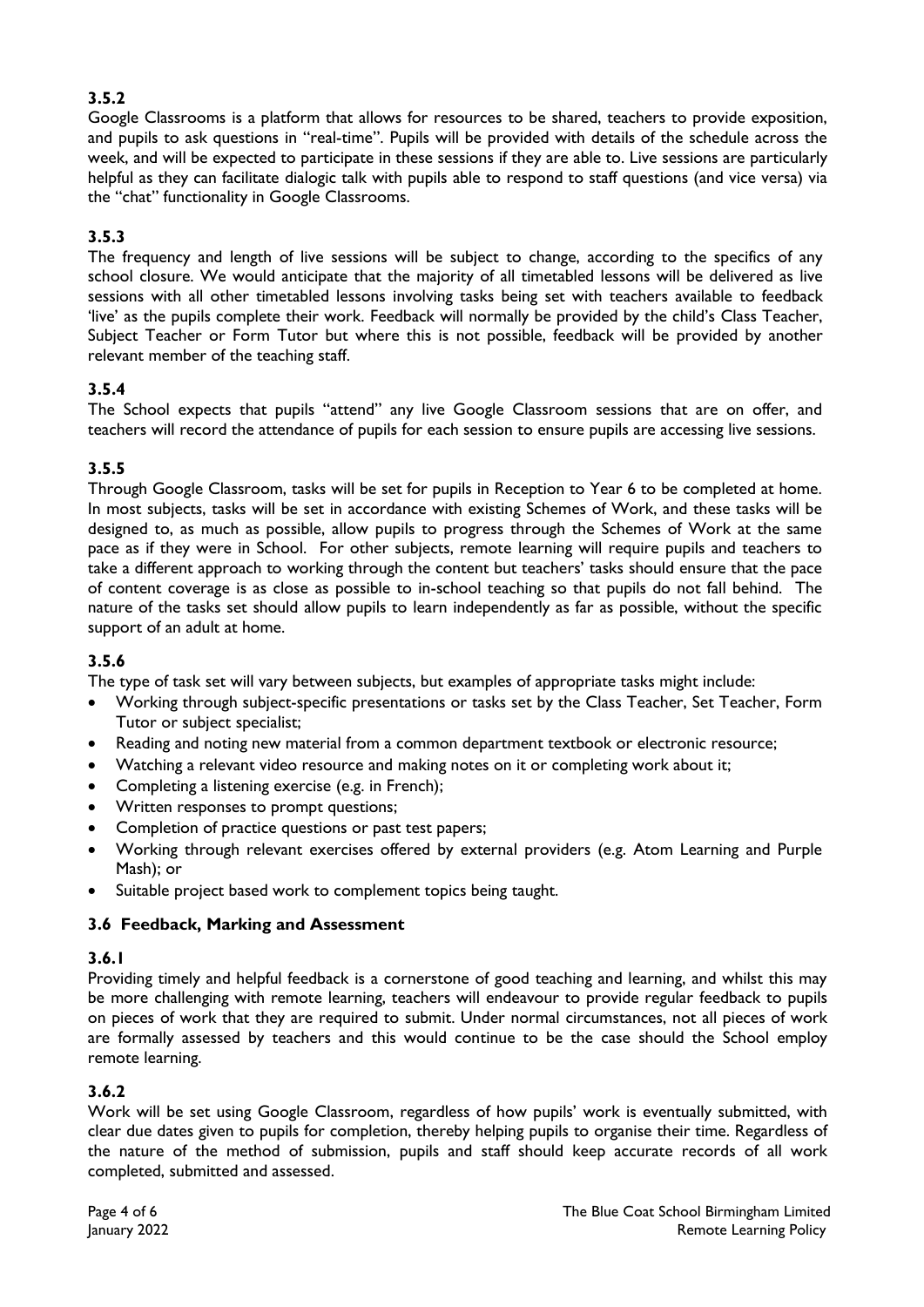# **3.6.3**

Possible methods may include:

- Providing whole class feedback rather than feedback on individual pieces of work this is an effective way of providing feedback, supported by findings from educational research;
- Using the "Comments" function on Google Docs, Slides, etc;
- Providing feedback directly in the "Private Comments" section on Google Classroom;
- Providing whole class feedback through the in-call "instant message" function within a Google Meet; or
- Feedback via other apps/platforms where appropriate to a specific subject.

# **4. REQUIREMENTS OF PUPILS**

## **4.1**

It is a requirement that pupils will:

- Follow The Blue Coat Values of Being Truthful and Kind; Cheerfully Trying Hard; and Showing Respect at all times whilst engaged in remote learning activities;
- Be dressed in school uniform for school work particularly if engaged in any live video;
- Be in an appropriate setting for school work (such as a communal living space and not a bedroom) whilst engaged in remote learning, particularly if engaged in any live video);
- Abide by the School's ICT Acceptable Use Policies at all times whilst engaged in school work;
- Only use technology for School purposes as directed by their teachers during remote learning sessions;
- Only browse, download, upload or forward material that is related to their learning as directed by their teachers;
- Report any material that may be considered offensive or illegal (accidentally or otherwise) to their teacher or parent;
- Ensure they complete all tasks set on Google Classroom, Purple Mash and Atom Learning according to the school timetable;
- Remember to check their Google Classroom every day for details of tasks set;
- Understand that sending inappropriate messages or 'spamming' the online chat will be dealt with according to the Behaviour Management and Exclusions Policy;
- Understand that recordings will never be made public by The Blue Coat School or its staff or used for any purpose other than to support the teaching, learning and safeguarding of its pupils;
- Make sure their communication with other pupils and teachers is responsible and sensible;
- Only use language and make comments that are supportive of their own learning and the learning and wellbeing of others;
- Maintain the same behavioural standards as would be expected in a real classroom;
- Never record (video and/or audio) or take photos of their classmates or teachers during any online interaction using a phone, computer or any other device;
- Understand that their use of applications provided by the School will be monitored and logged and will be made available to their teachers.

## **5. REQUIREMENTS OF STAFF**

## **5.1**

It is a requirement that staff will:

- Follow The Blue Coat School Staff Code of Conduct, ICT Acceptable Use Policy, Online Safety Policy, all Data policies and all other School policies at all times.
- Ensure that all pupils are spoken to in person at least weekly during term time and at least once during any school holiday period during an extended closure of the School. Staff must withhold their personal phone number if they are using their own device rather than telephoning from school All conversations must be recorded on iSAMS.
- Notify a Designated Safeguarding Lead immediately of any pastoral or safeguarding concerns identified.